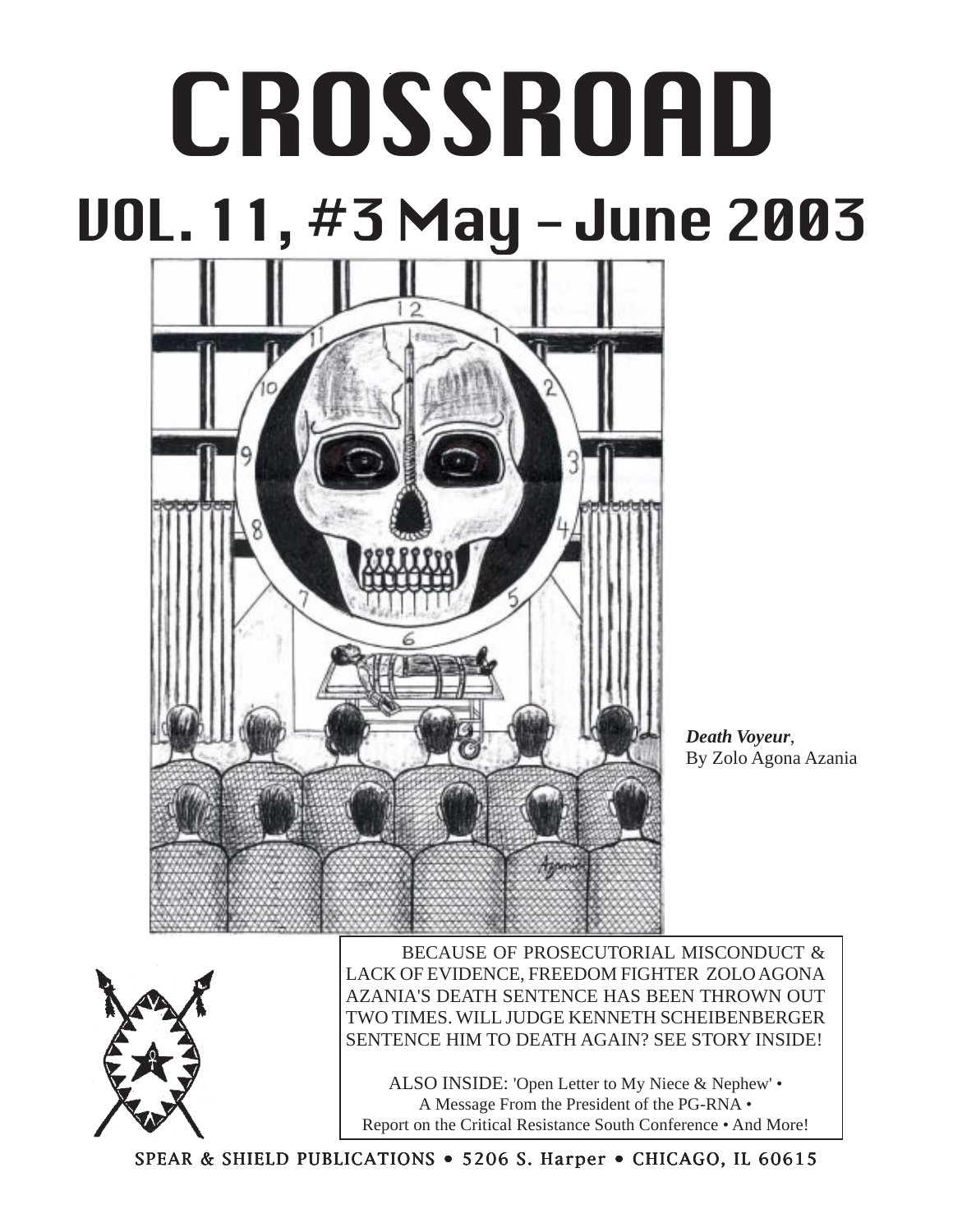### CROSSROAD /SSP, VOL. 11, #3 - 2 - May - June 2003 NEW AFRIKAN DECLARATION OF INDEPENDENCE

WE, New Afrikan People in America, in consequence of arriving at a knowledge of ourselves as a people with dignity, long deprived of that knowledge; as a consequence of revolting with every decimal of our collective and individual beings against the oppression that for three hundred years has destroyed and broken and warped the bodies and minds and spirits of our people in America, in consequence of our raging desire to be free of this oppression, to destroy this oppression wherever it assaults **humankind** in the world, and in consequence of inextinguishable determination to go a different way, to build a new and better world, do hereby declare ourselves forever free and independent of the jurisdiction of the United State of America and the obligations which that country's unilateral decision to make our ancestors and ourselves paper-citizens placed on us.

 We claim no rights from the United States of America other than those rights belonging to human beings anywhere in the world, and these include the right to damages, reparations, due us from the grievous injuries sustained by our ancestors and ourselves by reason of United States lawlessness.

 Ours is a revolution against oppression—our own oppression and that of all people in the world. And it is a revolution for a better life, a better station for **all**, a surer harmony with the forces of life in the universe. We therefore see these aims as the aims of our revolution:

• To free black people in America from oppression;

• To support and wage the world revolution until all people everywhere are so free;

• To build a new Society that is better than what We now know and as perfect as  $W$ e can make it;

• To assure all people in the New Society maximum opportunity and equal access to that maximum;

• To promote industriousness, responsibility, scholarship, and service; • To create conditions in which freedom of religion abounds and the pursuit of God and/or destiny, place and purpose of **humankind** in the Universe will be without hindrance;

• To build a Black independent nation where no sect or religious creed subverts or impedes the building of the New Society, the New State Government, or achievement of the Aims of the Revolution as set forth in this Declaration;

• To end exploitation of **human beings** by **each other** or the environment;

• To assure equality of rights for the sexes;

• To end color and class discrimination, while not abolishing salubrious diversity, and to promote self-respect and mutual understanding among all people in the society;

• To protect and promote the personal dignity and integrity of the individual, and his or her natural rights;

• To place the major means of production and trade in the trust of the state to assure the benefits of this earth and **our** genius and labor to society and all its members, and

• To encourage and reward the individual for hard work and initiative and insight and devotion to the Revolution.

In mutual trust and great expectation, We the undersigned, for ourselves and for those who look to us but are unable personally to affix their signatures hereto, do join in this solemn Declaration of Independence, and to support this Declaration and to assure the success of the Revolution, We pledge without reservation ourselves,

our talents, and all our worldly goods.

# The

#### **New Afrikan Creed**

1. i believe in the spirituality, humanity and genius of Black people, and in our new pursuit of these values.

2. i believe in the family and the community, and in the community as a family, and i will work to make this concept live.

3. i believe in the community as more important than the individual.

4. i believe in constant struggle for freedom, to end oppression and build a better world. i believe in collective struggle; in fashioning victory in concert with my brothers and sisters.

5. i believe that the fundamental reason our oppression continues is that We, as a people, lack the power to control our lives.

6. i believe that fundamental way to gain that power, and end oppression, is to build a sovereign Black nation.

7. i believe that all the land in America, upon which We have lived for a long time, which We have worked and built upon, and which We have fought to stay on, is land that belongs to us as a people.

8. i believe in the Malcolm X Doctrine: that We must organize upon this land, and hold a plebiscite, to tell the world by a vote that We are free and our land independent, and that, after the vote, We must stand ready to defend ourselves, establishing the nation beyond contradiction.

9. Therefore, i pledge to struggle without cease, until We have won sovereignty. i pledge to struggle without fail until We have built a better condition than the world has yet known.

10. i will give my life, if that is necessary; i will give my time, my mind, my strength, and my wealth because this **IS** necessary.

11. i will follow my chosen leaders and help them. 12. i will love my brothers and sisters as myself.

13. i will steal nothing from a brother or sister, cheat no brother or sister, misuse no brother or sister, inform on no brother or sister, and spread no gossip.

14. i will keep myself clean in body, dress and speech, knowing that i am a light set on a hill, a true representative of what We are building.

15. i will be patient and uplifting with the deaf, dumb and blind, and i will seek by word and deed to heal the Black family, to bring into the Movement and into the Community mothers and fathers, brothers and sisters left by the wayside.

**Now**, freely and of my own will, i pledge this **Creed**, for the sake of freedom for my people and a better world, on pain of disgrace and banishment if i prove false. For, i am no longer deaf, dumb or blind. i am, by inspiration of the ancestors and grace of the Creator — a **New Afrikan.**

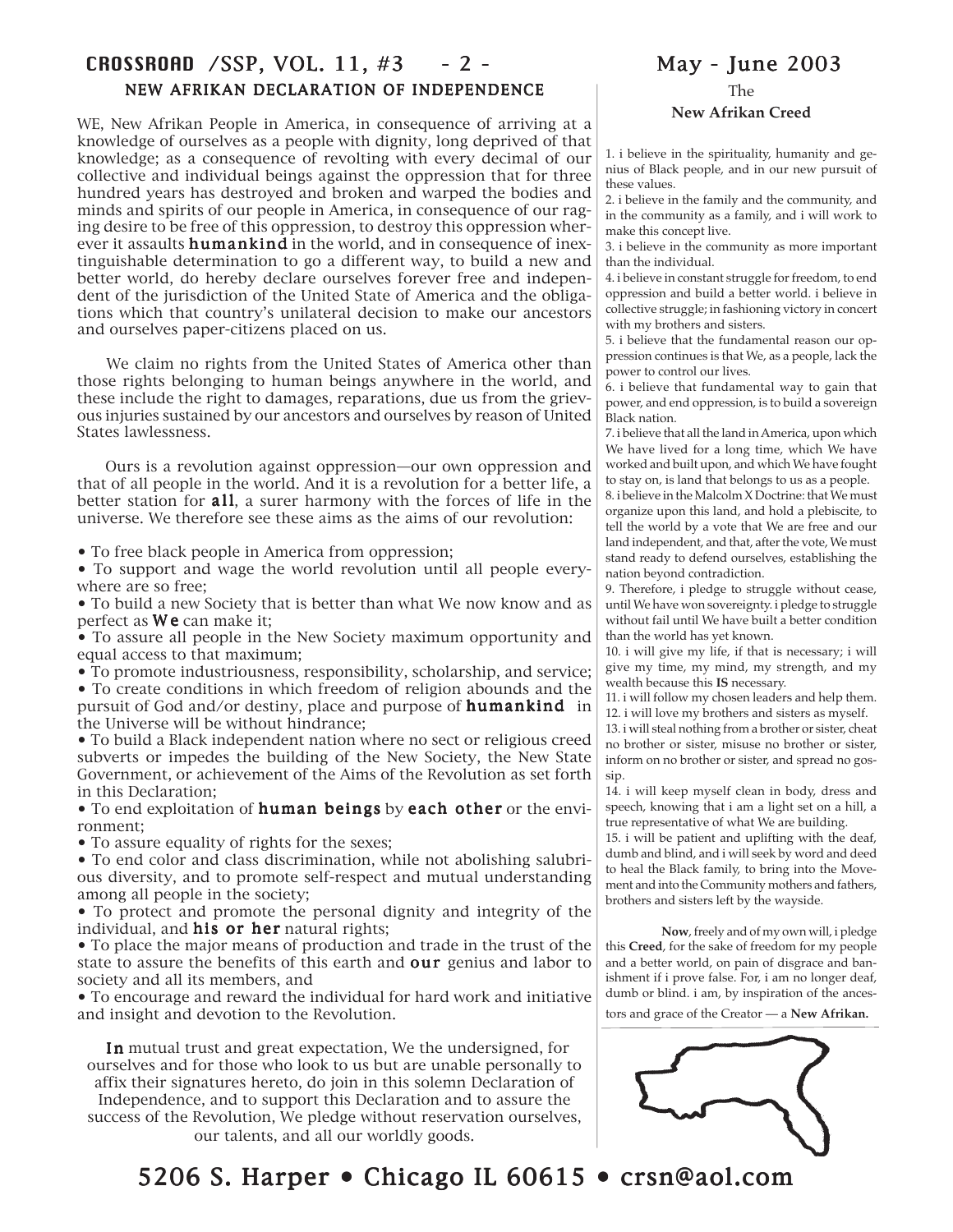# OPEN LETTER TO MY NEPHEW RETURNING TO THE GULF, TO HIS SISTER GOING FOR THE FIRST TIME: PUT DOWN GEORGE BUSH'S GUN AND COME HOME

March 20, 2003

#### David and Alfeia,

War on Iraq by the United States brings and keeps you and other youngBlack, Latino, and poor white youth on my mind. I know that you did notvolunnteer to be mercenaries. In my mind's eye, I still see the two ofyou gleefully running to kindergarden with Swiss backpacks from my firsttrip to Europe and Afrika, years before Black international travel wascommon and backpacks became cool. That memory is replaced by the horror of the specter of your murderingyouth who look like you, have the same dreams and asperations as you,struggling to realize their human potential just like you, and who havedone no harm to you. More, it invokes memories of your Vietnam Warravaged uncle and the demons that still haunt him. The blemish both placeon our family's history of generations of war resistence broke yourgrandfather's heart.

The Buffalo Soldier, like Colin Powell and Condolezza Rice today, is a symbol of opportunistic internalized oppression at worst and misguided naivete at best. Black men who fought other oppressed peoples in service to the white oppressers. Today your participation in the US armed forces is clearly service to the global system of white supremacy, materialism, militarism, and sexism just like the lowly drug dealer.

David and Alfeia, before the United States invaded Iraq 12 years ago andthe imposition of draconian sanctions, Iraqi youth could attend school and enjoyed modern universal health care from the cradle to the grave all for free. They had a reasonable expectation of growing up and doing meaningful life affirming work at home or abroad, at a living wage. They looked forward to home and a family. Knowing their history and the flavor of self-respect and self-determination, they could look to and struggle to achieve self governance and national minority reconciliation. If you survive your participation in the US' murderous assault on Iraq, you will return home to face unemployment, brutality, criminalization, repression, and incarceration unless you submit to continued mercenary service. David and Alfeia, despite George Bush's monstrous "shock and awe," theIraqi people will survive the montrous immoral, racist and genocidal onslaught for which the U.S. Government has prepositioned you today and our people for centuries. Will you? David the young people in your charge are best served by conscientious objector counselling like your grandfather used to give. Alfeia, taking the life of an Iraqi mother's child will not heal the pain of having yours snatched from you or your mother shared as a single parent.

David and Alfeia, your battle, like your uncle David's, is here in the United States not Iraq. Lay down George Bush's gun and come home. No blood for oil, NOT yours or the Iraqis.



Love,Aunt Efia (Efia Nwangaza FSD 10193 Greenville, SC 29603 864-242-3039 gmnsrvc@aol.com)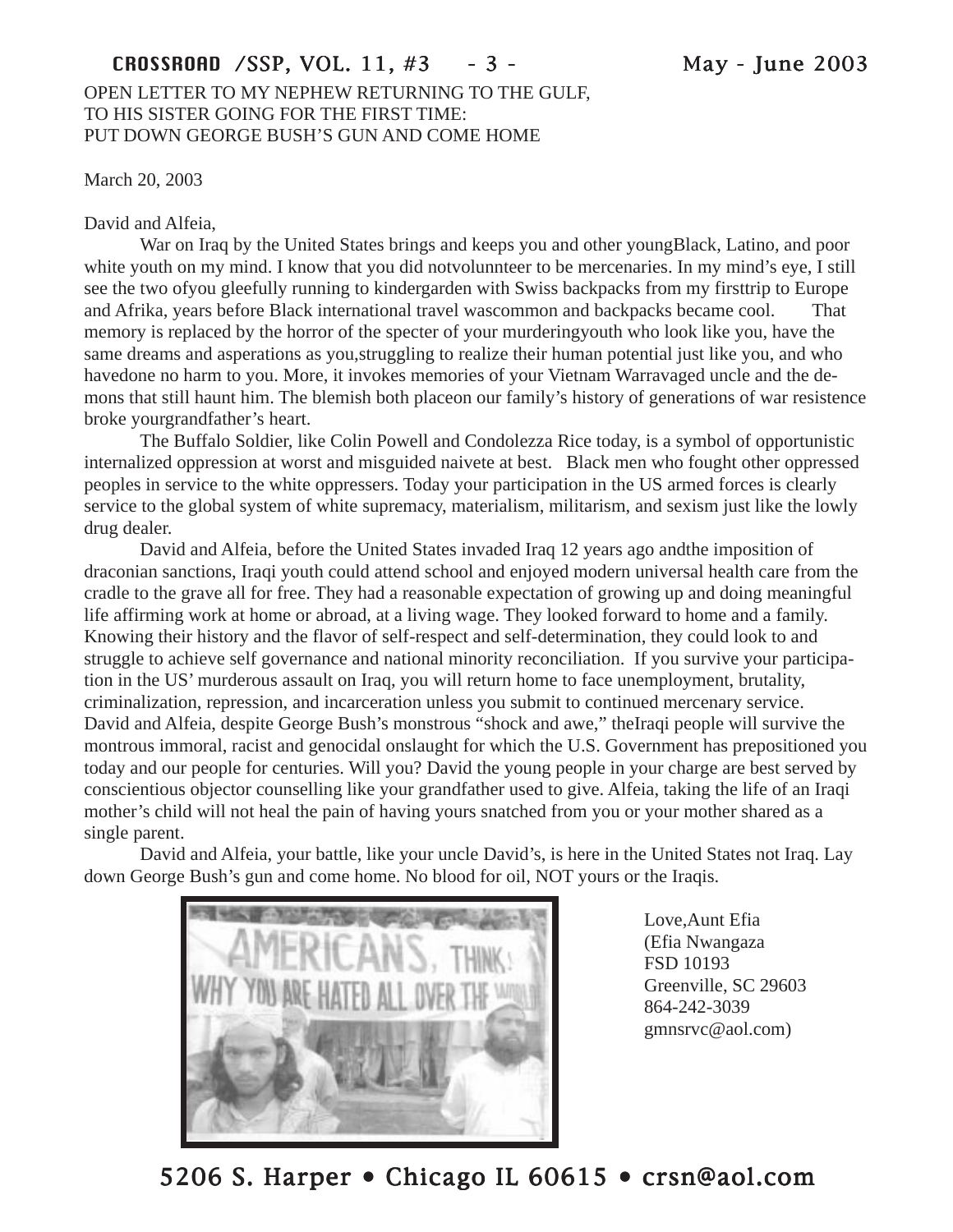(The whole world of men is glued to television sets watching the latest war news from the front lines. But this little war, Emperor Bush's would-be Hollywood war, is not the big war. That's the radical feminist view as put forward by Amazons. this is a small excerpt from the new book, The Military Strategy of Women & Children. Check it out..

Editors)

Amazons need a different viewpoint of our own on world reality, and it has to be a military viewpoint. If someone isn't waving a gun, women don't think it's military. But patriarchal capitalism doesn't see it that way. With a wink and a nod, they know that in their world it all can be military - whether We are told to call it economics, nationbuilding, recreation or health.

Right now people are seeing by the light of burning cities in the Middle East that it isn't about terrorism and it isn't even about oil, so much as it is about the Bush Gang's plan to restructure the entire Middle East. To occupy, police, rip apart and modernize Muslim nations along certain lines to better integrate them into global capitalism. And millions have been protesting in the streets.

But they've already done that to Afrika (and no women here were in the streets). This is a done deal. World capitalism covertly restructured Afrika over the past fifteen years first through endemic men's civil wars sponsored by the NATO powers and then through the massive genocide of women. The genocide that they called "a health problem". Biological warfare has already been committed on a continental scale, but it wasn't any pipsqueak Saddam in Baghdad. It was the big boys, the u.s. empire and NATO and the U.N., that are the war criminals. Check out this stunning admission & explanation of Afrika's crisis by U.N. Secretary General Kofi Annan:

"A combination of famine and AIDS is threatening the backbone of Africathe women who keep Afrikan societies going and whose work makes up the economic foundation of rural communities. For decades, we have known that the best way for Africa to thrive is to ensure that its women have the freedom, power and knowledge to make decisions affecting their own lives and those of their families and communities. At the United Nations, we have always understood that our work depends on building a successful partnership with the Afrikan farmer and her husband…

But today, millions of Afrikan women are threatened by two simultaneous catastrophes: famine and AIDS. More than 30 million people are now at risk of starvation in southern Africa and the Horn of Africa. All of these predominately rural societies are also battling serious AIDS epidemics. This is no coincidence: AIDS and famine are directly linked.

AIDS has already caused immense suffering by killing almost 2.5 million Africans this year alone. It has left 11 million Afrikan children orphaned since the epidemic began. Now it is attacking the capacity of these countries to resist famine by eroding those mechanisms that enable populations to fight back — the coping abilities provided by women.

In famines before the AIDS crisis, women proved more resilient than men. Their survival rate was higher, and their coping skills were stronger. Women were the ones who fought alternative foods that could sustain their children in times of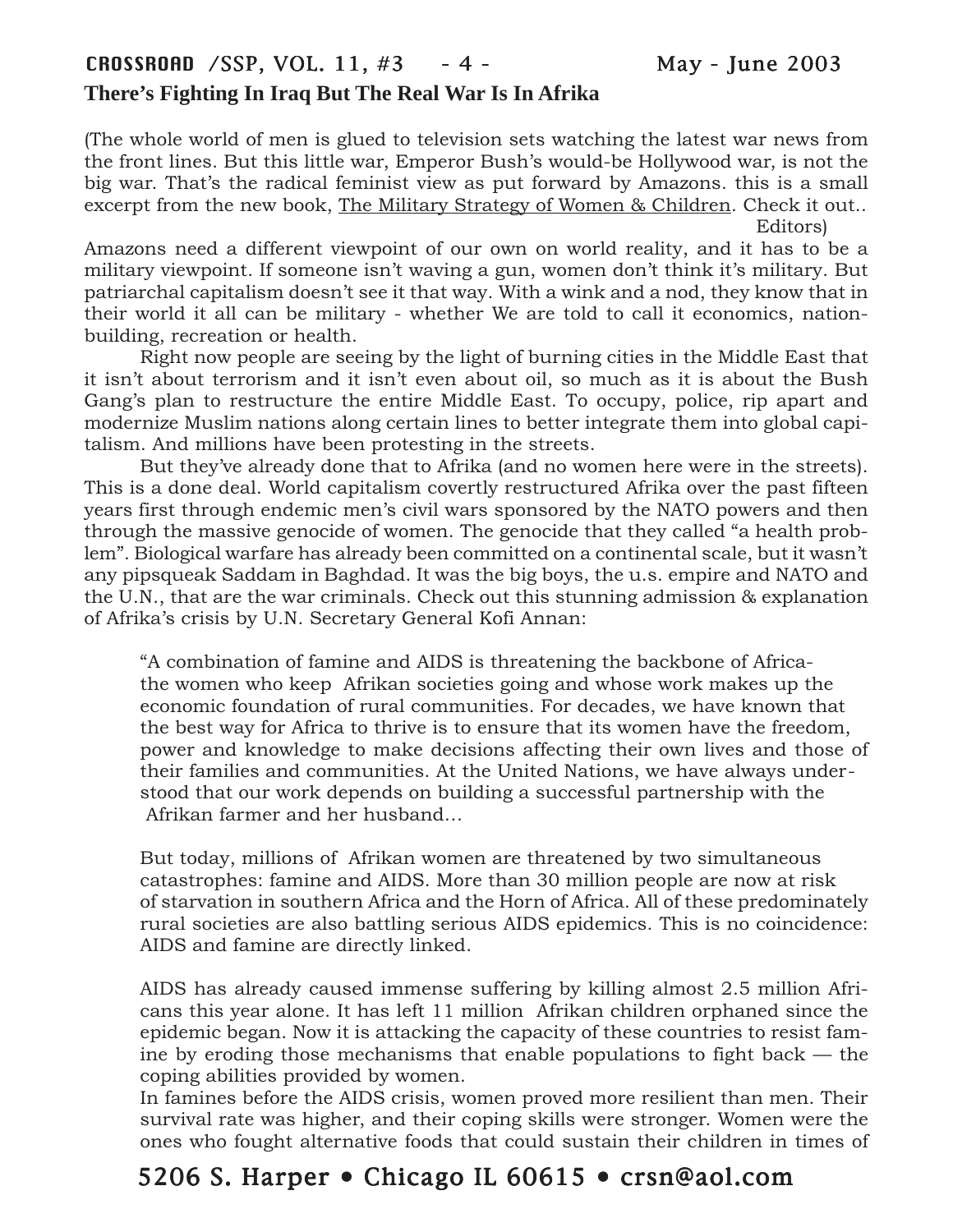# CROSSROAD /SSP, VOL. 11, #3 - 5 - May - June 2003

drought. Because droughts happened once a decade or so, women who had experienced previous droughts were able to pass on survival techniquees to younger women. Women are the ones who nurture social networks that can help spread the burden in times of famine…

Because this crisis is different from past famines, we must look beyond relief measures of the past. Merely shipping in food is not enough. Our effort will have to combine food assistance and new approaches to farming with treatment and prevention of H.I.V. And AIDS… It will require new agricultural techniques, appropriate to a depleted work force. It will require a renewed effort to wipe out H.I.V.-related stigma and silence… Above all, this new international effort must put women at the center of our strategy to fight AIDS."

U.N. Chief Kofi Annan, suave and slick as a deodorant commercial, says that he is supporting Afrikan women in their terrible crisis (that he for one helped create). But under that guise what he is really saying is that since these millions upon millions of Afrikan women are dead & dying, their role is over. Their day as the main farmers of Afrika is over, and now Afrikan society must be restructured in a more "modern" way i.e. a patriarchal imperialist way.

Notice that the U.N. chieftain doesn't discuss when the international agencies first got involved in the AIDS pandemic among Afrikan women. Fact is that for well over ten years they've been observing & monitoring the explosion of this genocide through bio-warfare (in many areas over 25% of adult Afrikan women are HIV Positive). In those years the U.N. aided in the u.s. empire's Gulf War with Iraq. the dicks flew thousands of troops into the Balkans to occupy large parts of ex-Yugoslavia. To say nothing of the u.s. conquest of Afghanistan, or the French and British military incursions to prop up corrupt regimes in Sierra Leone, the Ivory Coast and other neo-colonies. No end of global interventions.

But accidentally-on-purpose there was no intervention to stop the AIDS pandemic among women in Afrika. Even after the mass fear of AIDS in white middle class amerikkka led to a dramatic medical offensive, new therapies and government-sponsored roadblocks against the spread of AIDS in Smallville. But not in Black Afrika, and most of all not for Afrikan women.

For over ten years they knew but did nothing, day in & day out, this cold collection of men's capitalist governments. Because they knew that to reverse the AIDS explosion in Afrika they needed to empower women. (Rather than have societies run crazily off the rails by the Mugabes and Mbekis). We don't even need to have shaky conspiracy theories alleging CIA experiments in Afrika out of control or something. The bourgeoisie and their major institutions knew about the pandemic for over ten years, but did nothing. This wasn't a "health" decision, this was a military decision. After all, if the German Nazis had decided that all Jewish children would not have medical care or adequate food — and then watched as they died — would We have said that it was a "health" problem or would We have called it genocide? Afrika was the real biowarfare, not Iraq and its two-bit laboratories and isolated little dictator. When they point us in one direction, We should know that the real deal is the other way.

What Annan was referring to is that in many Afrikan rural societies the subsistence farming that feeds families is largely done by women and children. Women are the local social structure, in many senses. Men work in the cash economy, often leaving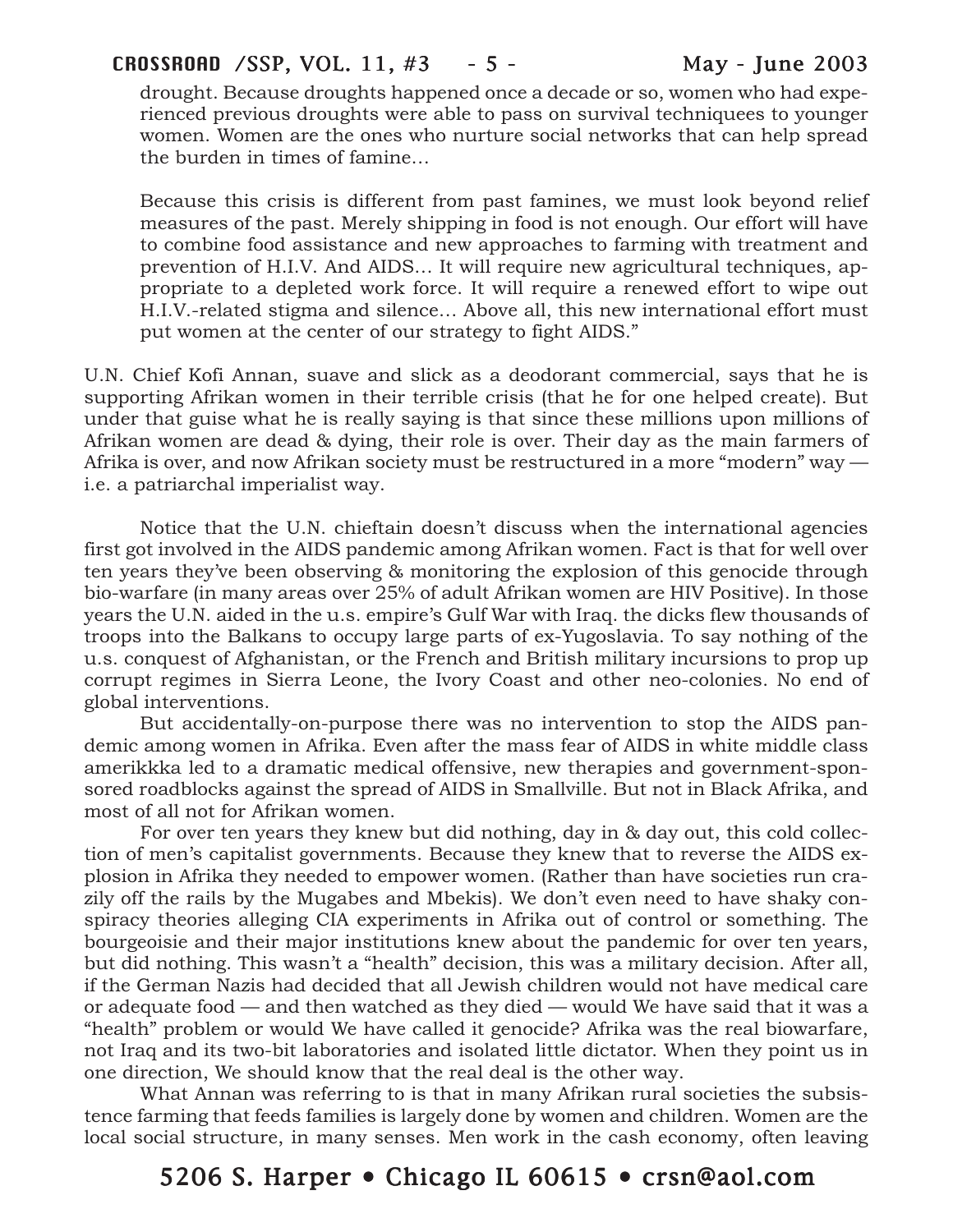## CROSSROAD /SSP, VOL. 11, #3 - 6 - May - June 2003

their village for long periods, or often don't work at all. Annan is saying that with the deliberately unchecked AIDS not only the labor power but the traditional knowledge and skills are being lost. As he says, "Merely shipping in food is not enough. Our effort will have to combine food assistance with new approaches to farming…It will require new agricultural techniques, appropriate to a depleted work force."

What he means is a version of Western-style, mechanized, biotech commercial farming. With lots of imported corporate products, fertilizers, insecticides, genetically altered seeds, and petroleum-powered equipment. Very "productive" … for some men. Because once farming leaves the zone of women's production for family consumption and becomes commercial, part of the cash economy, it transfers to the zone of men's economy. Fact is that it's bourgeois men who get the land titles and bank loans and commercial contracts.

It is not just the immediate deaths. This U.N. sponsored restructuring is a military strategy to wipe out Afrikan women's role in rural society, to modernize Afrika not in liberated way but along imperialist lines to be a better gear in the emerging global capitalist machinery.

The U.N. chief issued his statement just as those noted humanitarians, the Bush Gang, were also announcing an unprecedented \$15 billion aid plan to put AIDS in Afrika back in the box. The amerikkkan public has been puzzled by this contradiction. But looking at it from amazon's military viewpoint it all fits. They give the big dollars and rally the forces after the slaughter has done its work, after they've won their covert war that they called peace. Now they want to stabilize the surviving employees and tidy up Afrika's house for the new owners.

The genocide against women is not just something long ago, so distant like a faint star that We can safely memorialize it on that one night a year that We celebrate women — if that. The greatest illusion women have is in the safety & stability of our permitted little lives, our little careers, our "small world" as Adolf Hitler fondly called the lives of women. As if staying within the legal boundaries of the sheep pen means that patriarchal capitalism will not move against us. As if men keep their word.

Figure it out — the greatest mass crimes are always said to be something else, always done under cover. Hitler ran a model concentration camp in the 1930s, even with a showcase Jewish orchestra and art classes, for the International Red Cross and foreign journalists to visit and falsely reassure the world about the fate of the Jews. When they burned millions of us at the stake over centuries in the Witchhunt, it was called "religion". When the indigenous peoples of Hispaniola and Central America were conquered and slaughtered and starved to death by the millions, it was called "Discovering the New World." When the u.s. invasion turned Saigon into a giant brothel, with 400,000 refugee women forced into being prostitutes to serve Gis, it was called "R & R".

 And when millions of Afrikan women are being killed to wipe out an inconvenient women's economy that's standing in the way of global capitalist integration, it's called a "health problem".

To the zippers it's all about military, no matter what else they pretend to cal it. And it should be for amazons, too. But in the metropolis women like to play the game cause it pays off for us. "U.S." only means us. After all, until We get off We ride up & down with the zipper. (end)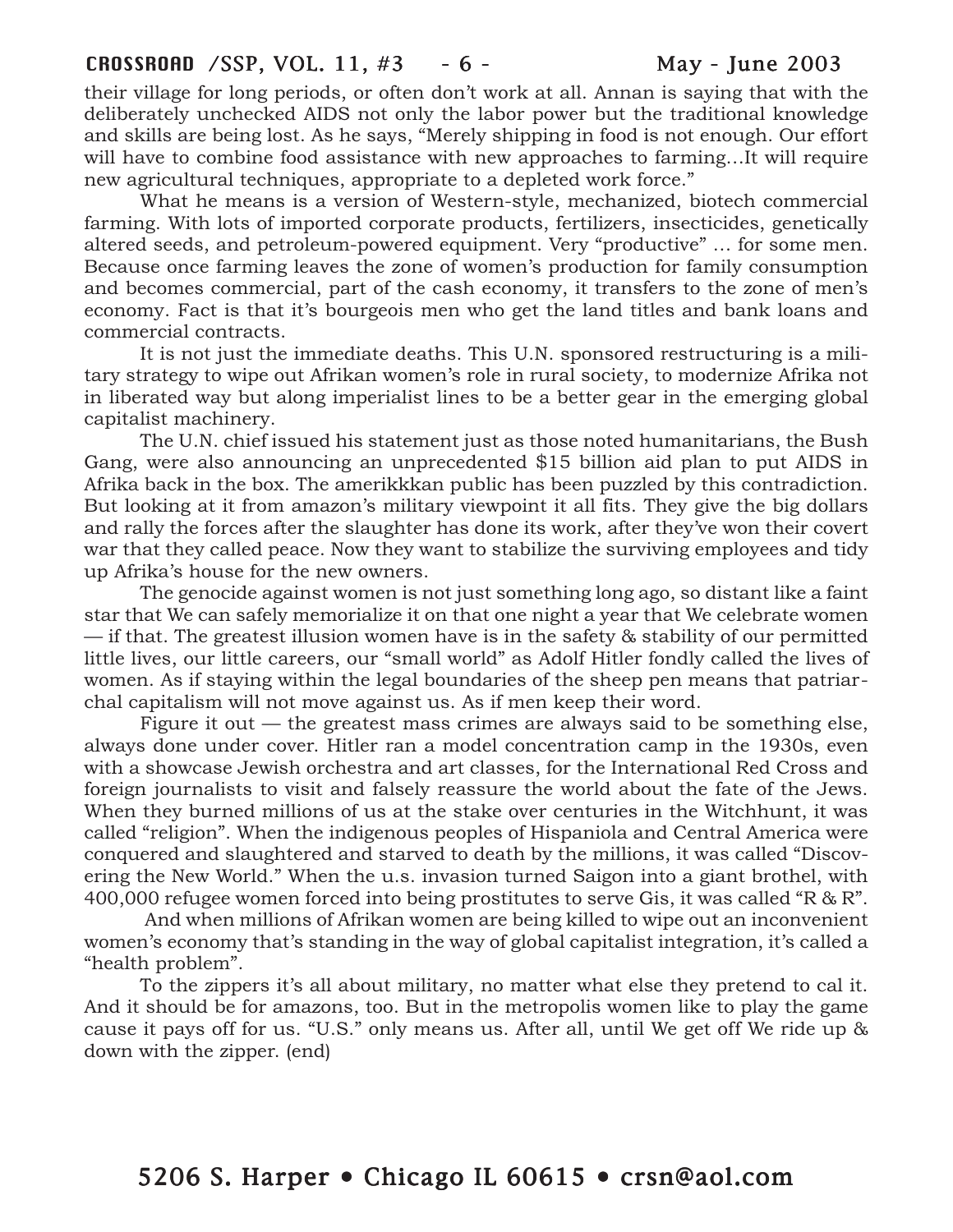# CROSSROAD /SSP, VOL. 11, #3 - 7 - May - June 2003 **Statement in Support of Bro. Chokwe**

On Sunday afternoon March 30, 2003 in conjunction with New Afrikan Nation Day, a support rally was organized by members of the Nation of Islam for Attorney Chokwe Lumumba at Tougaloo College. Bro. Chokwe Lumumba, a long-time freedom fighter for Afrikan people and poor people in the hells of amerikkka, faces the risk of having his license to practice law in the state of Mississippi revoked. Bro. Chokwe's hearing will be held on April 22, 2003, and his family is asking for the community to come out and pack the courtroom on that day. Brother Chokwe is a champion of human rights. He was minister of justice of the Provisional Government of the Republic of New Afrika. Bro. Chokwe is co-founder and chairman of the New Afrikan People's Organization. He's renown for winning a load of cases & lawsuits for his people. He has represented Dr. Mutulu Shakur, Sister Fulani Sunni Ali, Bro. Sekou Odinga, and members of the Black Liberation Army. Bro. Chokwe is one of the few lawyers who won't back away in the face of this corrupt injustice system. That is why it is extremely important for New Afrikan people and, supporters of justice to rally in support of our legal warrior. Bro. Chokwe has given himself unselfishly in his fight for dignity for his people. His beautiful spirited daughter Rukia Lumumba, who introduced her father at the support rally reflected back when she was a little girl. Sister Rukia stated she would look out of their front window at home late at night waiting for her father to come home from work. She was never selfish, or jealous being she knew her father was out working in the service of his people. Bro. Chokwe is also supported by a loving wife, Sister Nubia, and son Chokwe Antar. So I say it's important that We rally in support of our New Afrikan Souljah, and follow this situation closely.

Pamoja Tutashinde (Together We will win)

Bro. Taharka Omowale







Chokwe with Fulani Sunni-Ali

Subscribe to CROSSROAD! Still a Steal at \$5/6 issues \$10/organizations & libraries \$15/international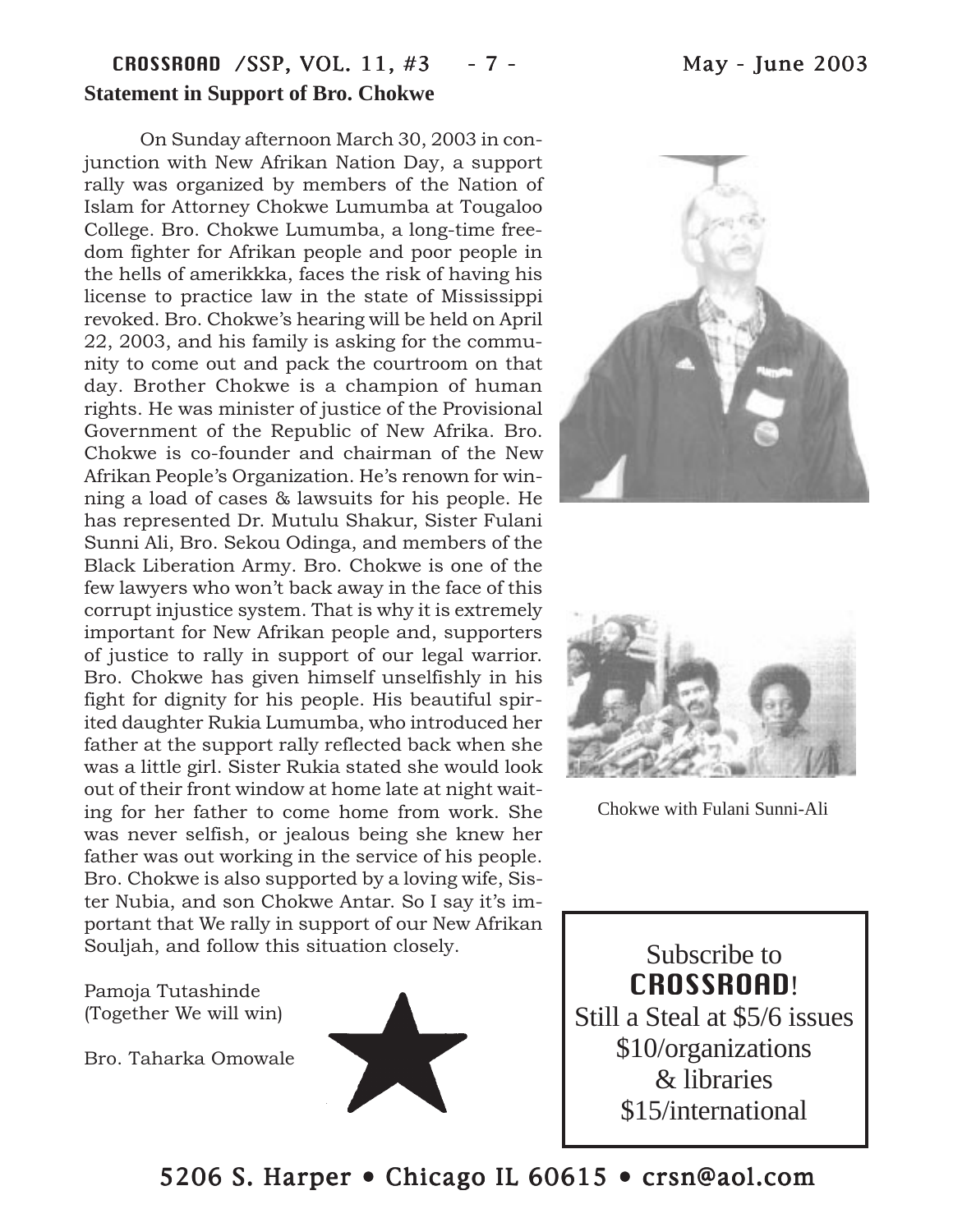## CROSSROAD /SSP, VOL. 11, #3 - 8 - May - June 2003

### **A Message To Our People**

from The Provisional Government of THE REPUBLIC OF NEW AFRIKA President Ukali Mwendo ~ PCC Chair Sister Iyaluua Ferguson P.O. Box 3088, New Orleans, LA 70101 1 April 2003

Fellow Workers for Freedom and Justice, We must report to you that like many other descendants of Afrikans born and living in the United States, We of the Provisional Government have, since last September, written to Mr. George W. Bush, to U.S. Secretary of State Colin Powell, and to U.S. National Security Adviser Condoleezza Rice urging them not to open the Bush administration's announced illegal, cruel, expensive war against the country of Iraq and its innocent people. We have also stressed the likelihood that thousands of unnecessary deaths of New Afrikan personnel in the United States military could occur; yet these men and women, for the most part, joined the U.S. military to escape the racism in the United States economy and gain employment and the possibility of advanced education. We have emphasized that New Afrikans, as a people oppressed by the Americans, have always been on the side of peace and justice for all peoples and against killing innocent civilians.

The Republic of New Afrika's Provisional Government, may be said to represent directly at least 11 percent of the 40-million people of the oppressed New Afrikan nation in the United States. But in opposition to the United States' war against Iraq and its innocent people, which is so openly violative of human rights and the law of nations, and in emphasizing that the Provisional Government has stood and still stands with the majority in the United Nations Security Council against this illegal invasion and war against Iraq, the Provisional Government was and is speaking for the vast majority of all the 40-million New Afrikan people of the oppressed New Afrikan nation here.

But as the world knows today, the United States not only ignored the Provisional Government and those other New Afrikan spokespersons who oppose this illegal war, the United States shamelessly ignored the majority of the United Nations' Security Council.

At the same time that George W. Bush launched this war - while trying but largely failing to get African countries on the Security Council to back his invidious invasion plans - Mr. Bush moved to cripple the legally elected government of Zimbabwe in Afrika. He froze Zimbabwean assets in U.S. banks. The pretext used by this illegally elected President of the United States was that the Zimbabwean government in his opinion was not a democratic government and its program of returning land to the indigenous people of the country was unfair to White farmers (whose forebears had stolen this land during one of the harshest White regimes of the colonial era). Again the Bush regime ignored the calls of our people here and abroad for justice and for the use of U.S. influence to make Britain provide the transitional funds which were promised when the independence accords ended the anti-colonial war in 1980. He is leading a European plan to destroy this proud, struggling Afrikan country.

Clearly the question for us is not simply can We write better letters to U.S. officials. The question, with uncomplicated answers, is: What Is To Be done?

1. First, We must begin by embracing - and spreading to others - certain basic facts about our political existence in the United States. First, our ancestors from Afrika did not come voluntarily to the Thirteen Colonies and the United States. They were kidnapped and held here against their will. While here We developed into a new Afrikan nation, during the 200 years, the 10 generations, between 1660 and the Civil War in 1861. We came from no single nation on the Afrikan continent but from several, and because of this, through inter-marriage, We shared these varied Afrikan genes and, as well, some Indian and European genes. We were also bound into a new Afrikan nation by the survival of important, universal aspects of Afrikan culture. The final bond which made us a new nation was the constant struggle in which We all engaged against a common White oppression.

2. We have had three main strategic goals as We all engaged in this struggle. Some of us wanted -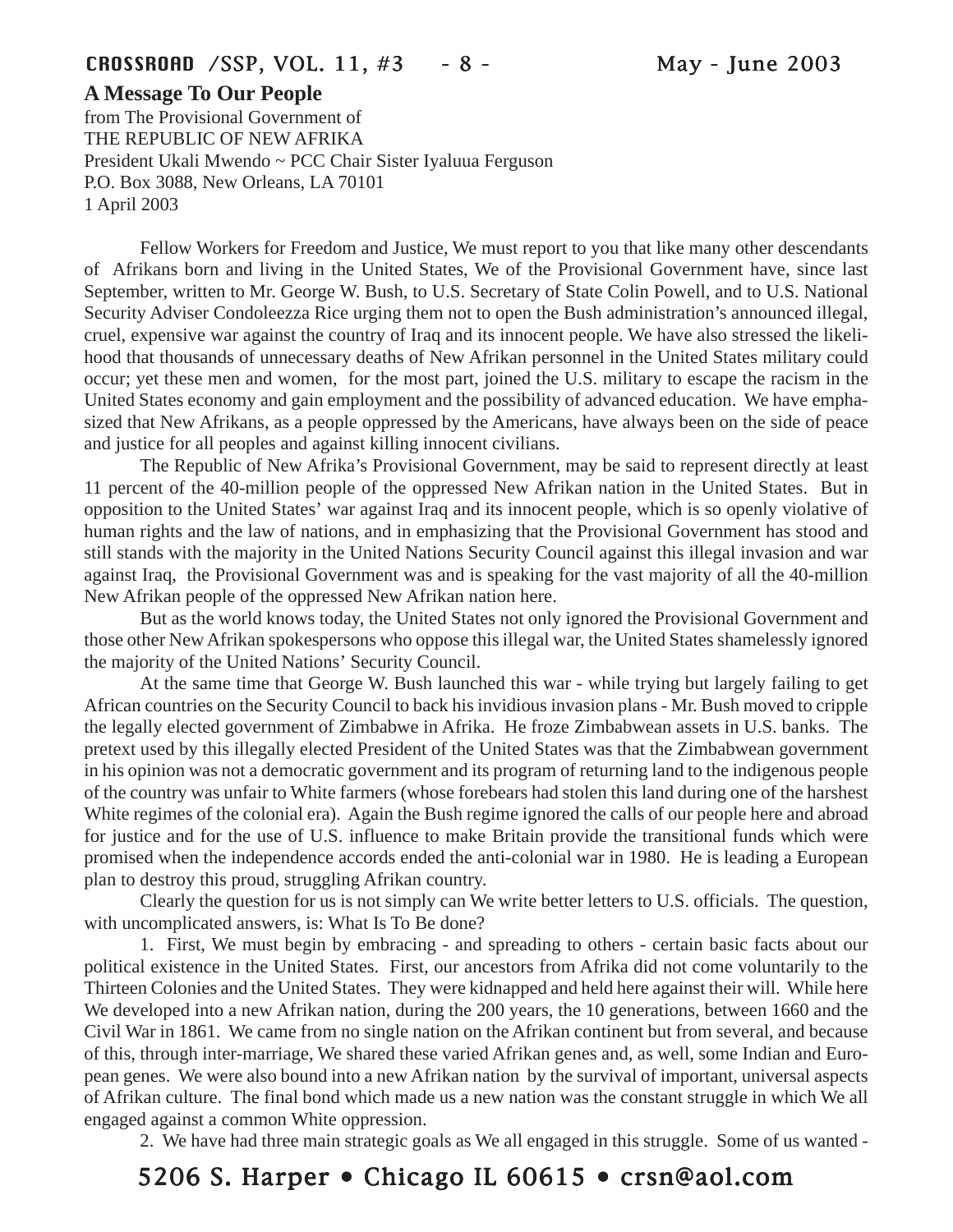and want - to leave America and "return" to the Afrikan continent. Some of us wanted - and want - to change the United States into a good place for everyone and become full U. S. citizens. But many of us sought and still seek to create an independent Black-majority country in the South, at least as powerful as Canada in the North. This latter strategy is the work of the Provisional Government of the Republic of New Afrika (PG-RNA).

3. A second reality of our political condition in the United States is that We remain entitled to the right to self-determine - to decide for ourselves - what our political future in the United States should be. The reason is that when the Thirteenth Amendment was passed in December 1865, U.S. law freed us as persons "legally" on U.S. soil because the U.S. government had permitted and aided in our kidnapping and enslavement here. But We were not U.S. citizens under U.S. law. When the Fourteenth Amendment was enacted in July 1868, offering U.S. citizenship - and attempting to force this U.S. citizenship upon us - it was too late. As free people, the United States could not - and cannot - "make" us U.S. citizens as they have attempted to do. Under common sense and international law, the U.S. was - and is - required to ask us our political choice and then respect the choices of each of us.

4. Mr. Bush and his administration have gone to war without a declaration of war by the U.S. Congress, the only agency of the tripartite U.S. government with the power to declare war. The war has been declared illegal not only by the Provisional Government but by the United Nations' Security Council. Yet Mr. Bush claims to be fighting this war in the name of all the people in the United States. By contrast and in response, this PG-RNA message to our people is to affirm that Mr. Bush has no right to declare or wage war in the name of New Afrikan people held in the United States - including those forced to fight for the U.S. in Iraq. The U.S. has never participated in a democratic plebiscite to establish the political will of our people after slavery. Instead, the American governments have claimed to speak for us. This is contrary to international law. Our right not to be U.S. citizens is found not only in the logic of the Thirteenth Amendment which ended slavery and, under U.S. law, made us free people without U.S. citizenship. Our right not to be U.S. citizens and to follow our own self-determined political course is found in the international law: the International Covenant on Civil and Political Rights, ratified by the U.S. Senate and proclaimed as part of the "supreme law" of the United States by the first President George Bush on 1 June 1992.

 Let We of the Provisional Government of the Republic of New Afrika be clear: We are not U.S. citizens and the war fought against the people and country of Iraq cannot be fought in the name of the new Afrikan nation or our people, illegally held - as We are - in the United States. The Provisional Government of the Republic of New Afrika and the several millions of people whom We represent are NOT at war with Iraq or its people. George Bush cannot speak for us. We support and join with the majority of the United Nations Security Council against this illegal, shameful invasion and carnage. We support the earliest possible cease-fire. Let this be clear!

The Provisional Government is preparing to hold a large, democratic, independence plebiscite, under a step-by-step procedure. We invite the U.S. to stop opposing this process and support it AND release immediately our 100 Black Liberation Army prisoners and other prisoners of war and political prisoners as a sign that the United States intends to practice democracy and the observance of the Geneva Convention and the Covenant on Civil and Political Rights at home and not just superficially and conveniently in Iraq.

Get ready, our people. You will soon have the opportunity to vote to have the Provisional Government represent us in the United Nations, initially in Official Observer status, as a legitimate independence movement, able to speak in the General Assembly and the Security Council whenever issues concerning our people arise. Today embrace the immoveable courage of the mighty Medgar Evers! We shall win!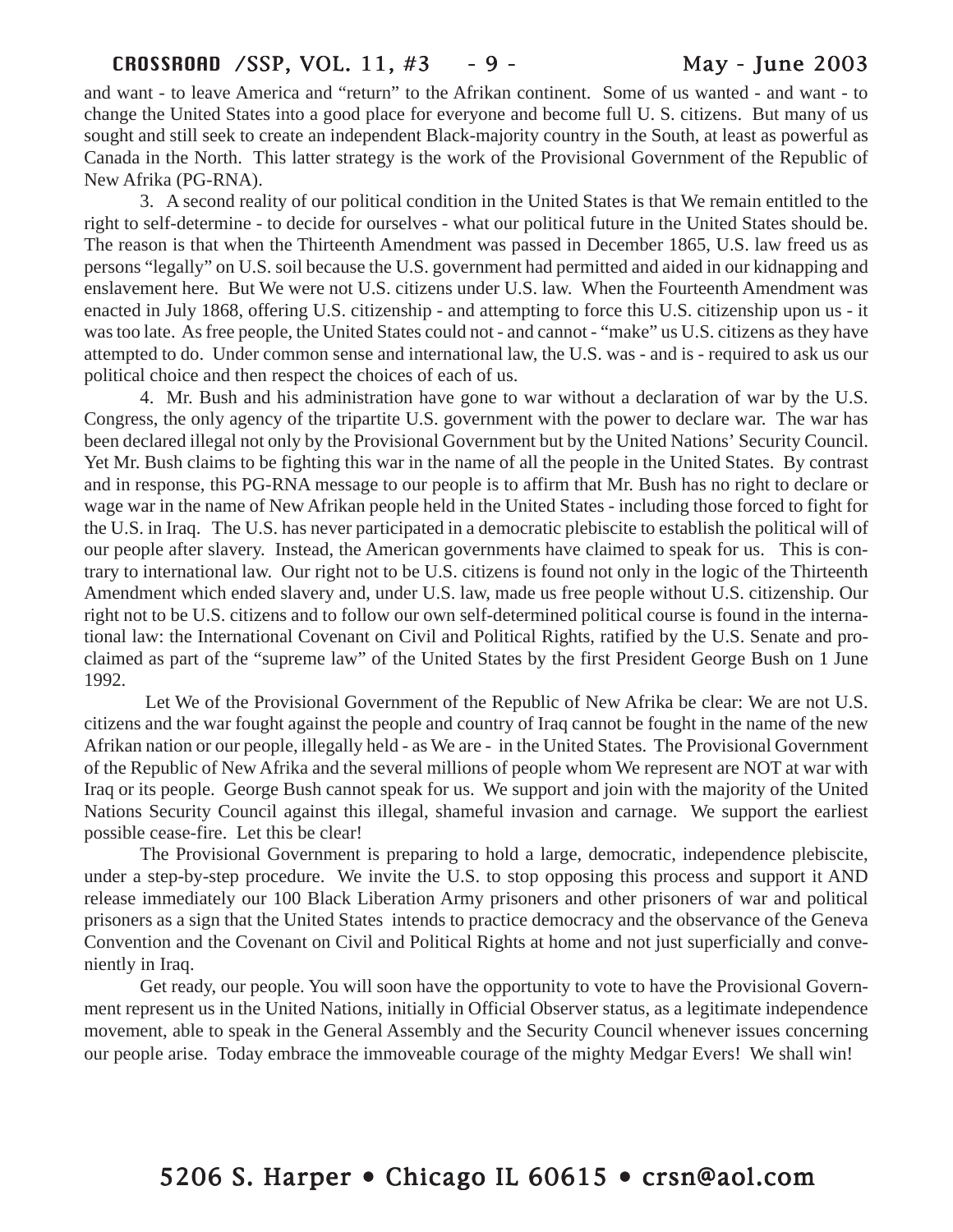"Chance has never yet satisfied the hope of a suffering people. Action, self-reliance, the vision of self have been the only means by which the oppressed have seen and realized the light of their own freedom."

- Marcus Garvey

"Because the Black community is not a reading community, it is very important that the vanguard be essentially Activists. We have to set up a program of practical action and be a model for the community to observe, follow (participate), and appreciate."

- Dr. Huey P. Newton

I'd like to begin by stating clearly, that it was not our Ancestors hopes, prayers, sermons, and finances that were the major factors which advanced our cause of freedom; it was their struggles - their Actions spoke louder than words and were worth more than money!

However today, marking the 27th annual observance of Black History Month, since 1976, the overwhelming majority of Black people believe that wishful thinking, supplicating, talking, reading, and money is more important than our Actions!

Let me make this clear about money, it is only a tool; an oppressed people can use money to advance their freedom / right of self-determination, or they will use it to maintain their oppression and exploitation!! Genuine freedom can never be bought or sold, it can only be gained through Struggle.

What do We mean by the Black historical struggle against white supremacy - racial oppression; by struggle, We mean great efforts, exertion, strain, sacrifice, toil, work, grind, striving, movement, and protracted - committed actions to the 'long haul'.

Without action, practice - Struggle there is no progressive transformation; without struggle there is only talk, theory, and theology! Knowledge without action is the same as having no knowledge! Knowing without doing is useless in a situation of oppression; as these proverb state: "To draw a picture of a cake to satisfy hunger;" and "When your hut is burning, there is no use in talking about the fire."

Today for the most part, Black leaders who themselves don't want to struggle, have convinced the Black masses that better 'said' and better 'read' is more important than better 'done'. Indeed Black leaders make a lot of money talking, preaching, praying, lecturing, writing, research reading, and conducting workshops.

This better said and read belief, has resulted in spectator politics; where Black leaders become the Spectacle and the masses become the spectators, just sitting; listening and looking at 'grandstanding'. Malcolm X referred to this as a 'sit-down' philosophy; watching, talking, and reading about our oppression and exploitation;and then doing nothing about it.

Today as Black people We are losing the struggle, because our oppressor's and exploiter's are engaged in more progressive actions than Us. They are simply 'out-practicing' Us in their self-interests. We out pray them in our churches, while they out practice Us building developmental institutions, businesses, and industry.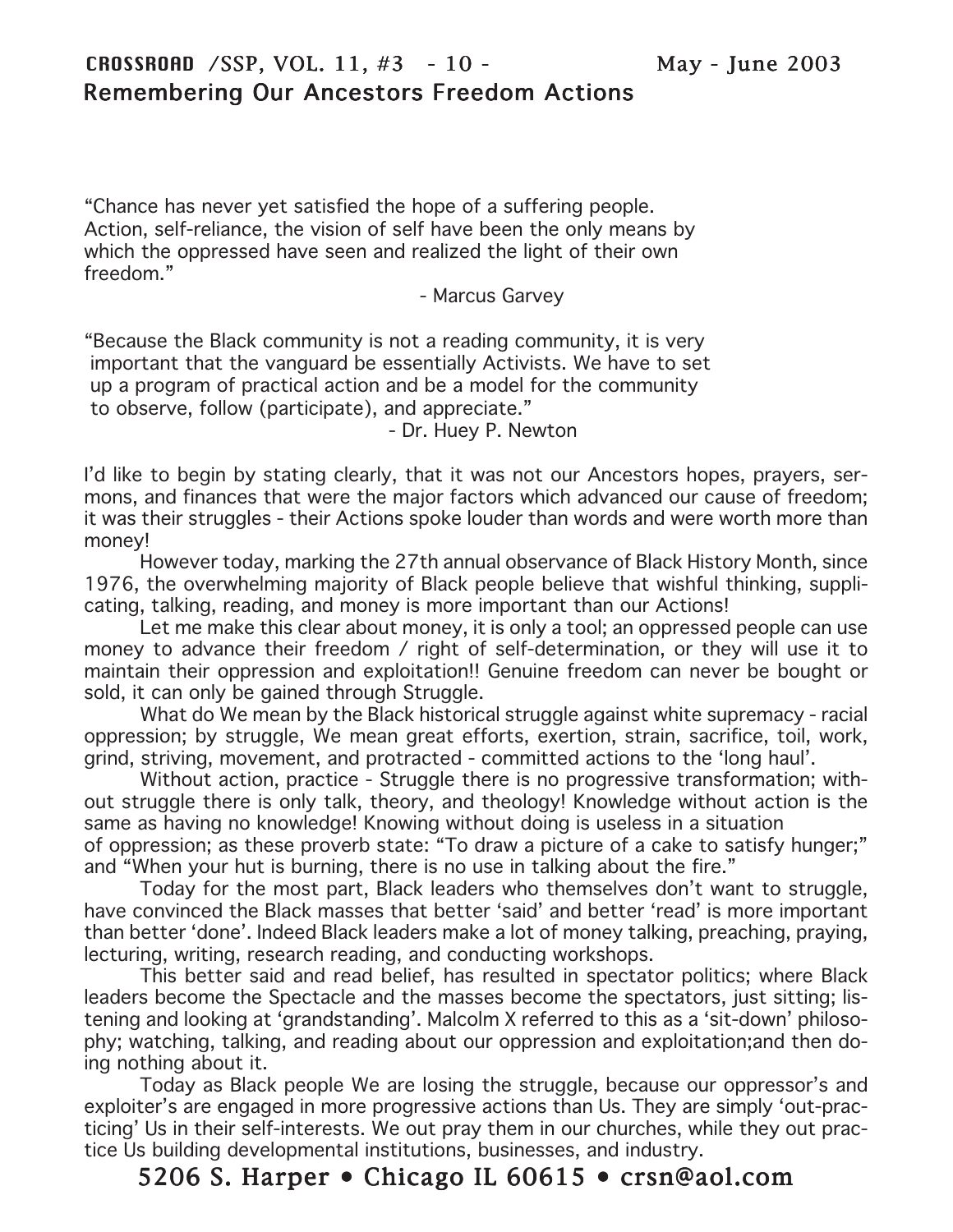We out practice them praying to get to the 'other world'. Moreover We out practice them in dying to get to the 'other-world'. While they out practice Us in building a better life for themselves in this world.

It is practice that concretizes and empowers our talking and reading; it is practice that verifies our abstract theories and beliefs. Without the actions of Black political selfdetermination, We will continue to be oppressed and exploited, while We talk loud and aint saying nothing! As the Afrikan proverb states: "The dog barks, but the caravan continues."

"Dogs are not good dogs simply because the are good barkers;" Men are not good men because they are good talkers. Good talk without good actions is 'good for nothing'. Studying oppression long with no practice is studying wrong; the paralysis of analysis!

#### ——————————————————————————————————— America's War Against Sadaam: Dr. Frankenstein Shocking And Aweing Frankenstein

A recent poll taken by the Pew Research Center for the People and the Press, shows that 65 percent of whites favor the war against Iraq, while 25 percent of whites oppose the war. The same poll shows that 48 percent of Blacks oppose military action, while 41 percent of Blacks are in favor of the war.

The poll results showing a split along racial lines should not be shocking, and is definitely not surprising to me. Whites in general tend to be less critical of the American government's foreign policies; they are more apt to be blindly patriotic, 'my country right or wrong'. White's patriotism reflects their privilege in the

world, spoils from global white supremacy exploitation. Most whites have a jingoistic attitude toward war,'might makes right'.

Unlike whites, Blacks tend to be more objective when they analyze U.S. foreign policy. Blacks are more critical and less patriotic. Blacks themselves have been historically oppressed and repressed by the American government's racist domestic policies. Blacks tend to be skeptical of America's war efforts and questions its geopolitical and economic motives.

I am one of those Blacks who opposes the American government's war against Iraq. My opposition has nothing to do with any type of sympathy for Iraq's brutal dictator Sadaam Hussein, it has everything to do with the American government's hypocritical justification for going to war against Iraq because of their weapons of mass destruction. The U.S. leads the world in weapons of mass destruction and like Sadaam has used them in the past.

First of all the U.S. government, CIA, created the rise to power of Hussein and his Ba'ath Party in Iraq. During the early 1980's the U.S. supported Iraq's invasion and war against Iran. This war was initiated to destabilize the anti - American, Islamic fundamentalist Khomeni regime in Tehran. When Sadaam Hussein's Iraqi army used mustard gas and other biological and chemical agents of

mass destruction against Iran, American government officials were silent. What hypocrisy!

 In other words, when brutal dictators serve America's imperialist interests, then they are not evil tyrants. However when these same brutal dictators like Hussein decide to be renegades and serve their own regional interests, become blowbacks and rogue nations; they become worse than the devil himself.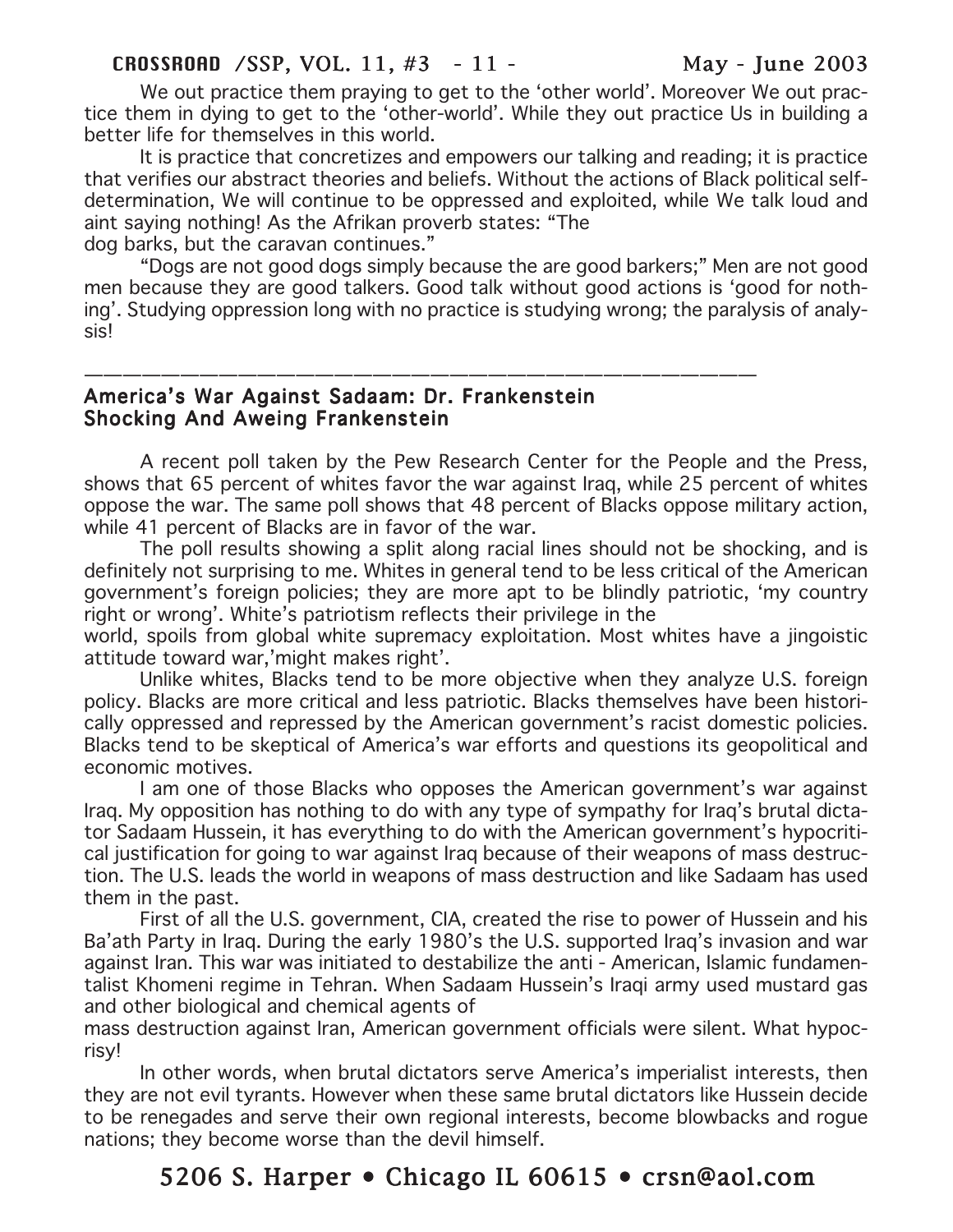# CROSSROAD /SSP, VOL. 11, #3 - 12 - May - June 2003

The U.S. government has a long history of backing terrorist, brutal dictators like Hussein who terrorized and murdered hundreds of thousands of their own citizens. The list of these terrorist dictators include Marcos in the Philippines, Pinochet in Chile, Samoza in Nicaragua, Shah in Iran, Mobutu in Zaire, Suharto in Indonesia, Noriega in Panama, Papa "Doc' and Baby "Doc' Duvalier in Haiti.

Osama bin Laden, the supposed mastermind of the 911 terror and his Al-Qaida network were created by the CIA during the Russian invasion of Afghanistan in 1979. Afghan Islamic fundamentalists and others, including Osama bin-Ladin, received billions of dollars in aid, training, and weapons from president Reagan's administration.

From the American governments' war on drugs in Black communities, to their war against Iraq. These wars are not about safety, prosperity, and democracy. They are not about drugs and weapons of mass destruction. They are all about control and profits.

America's war against Iraq, code named 'Operation Iraqi Freedom', has nothing to do with the freedom of Iraqi people; it has everything to do with getting rid of the U.S. created dictator Sadaam Hussein, and replace him with a pseudo-democratic American backed regime. It's all about free access to Iraq's oil .

America's hypocritical war against drugs in the Take up your arms, come out with me, Black community was not about freeing Black peoples from the scourge of CIA funneled 'crack-cocaine', it was about all criminalization, free access to locking up, warehousing large numbers of Black men in prison.

As Blacks, We must remember the U.S. government's 'War on Poverty' in the 1960's, it was not about freeing Black people from poverty, so many of our people are poorer today; it was all about pacifying our people from rebellions and nationalism. Jamil Al-Amin, H. Rap Brown stated: "America only loosened its hold on Black people, only to gain a better grip."

America's wars are all about the 'Almighty Dollar', GOD: an acronym for Geopolitics, Oil, and Drugs. America's war against Sadaam Hussein is a case of Dr. Frankenstein destroying Frankenstein, who is really worse, the created monster or the monstrous creator? Think about it! The Struggle Continues!!!

Kenny Anderson Frank Commentary Frankly Speaking Television Show March 22, 2003





# Religion

I am no priest of crooks nor creeds, For human wants and human needs Are more to me than Prophet's deeds; And human tears and human cares Affect me more than human prayers.

Go, cease your wail, lugubrious saint! You fret high Heaven with your plaint. Is this the 'Christian's joy' you paint? Is this the Christian's boasted bliss? Avails your faith no more than this?

Let Heaven alone! Humanity needs more

And Heaven less from thee. With pity for mankind look around; Help them to rise and Heaven is found!

- Paul Laurence Dunbar

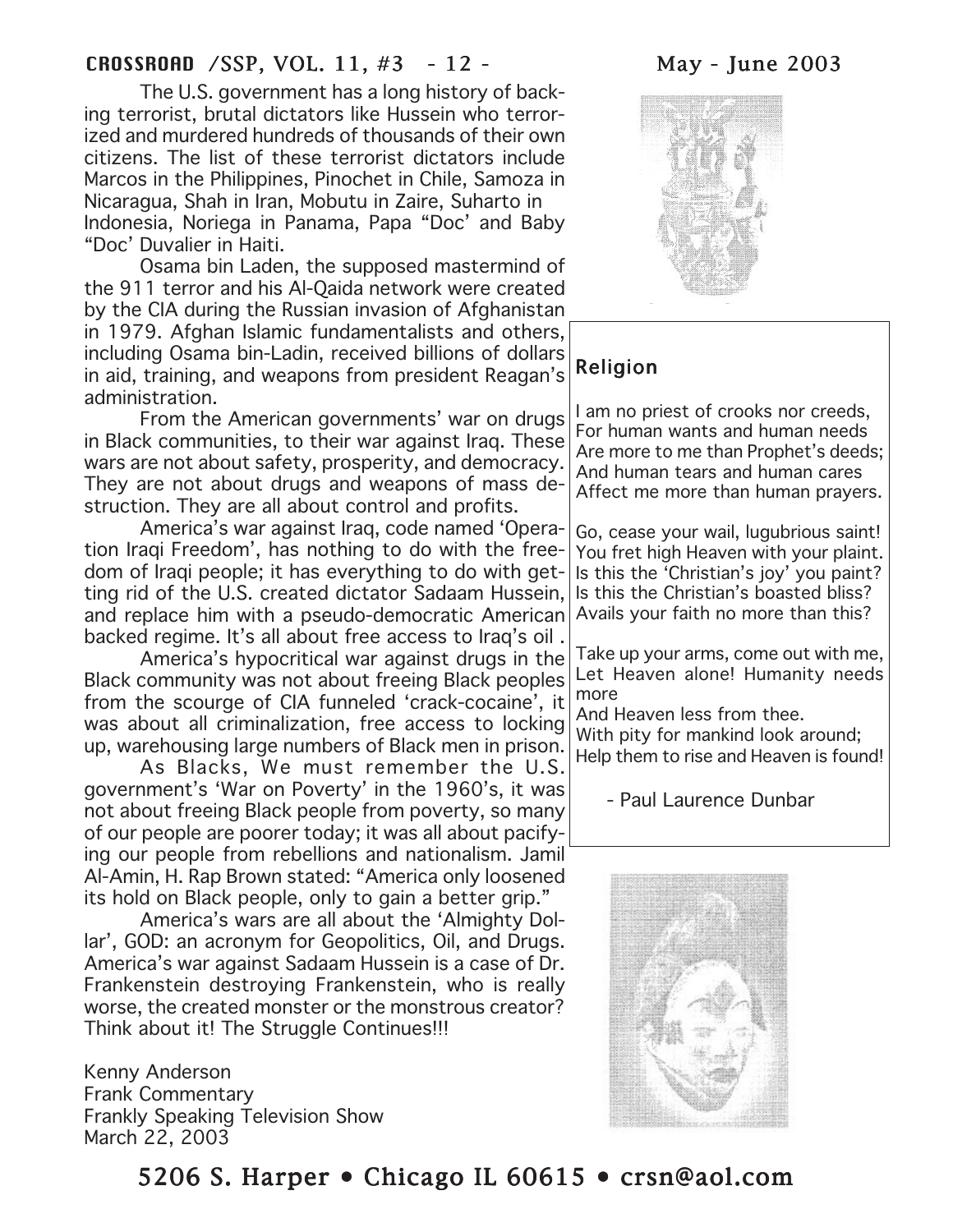

#### MEDIA PRESS STATEMENT

DECEMBER 2002

On August 11, 1981 i was illegally arrested by political police and accused of killing a police officer during an armed bank robbery. False evidence was invented and used as a ruse against me, calculated to provide a wrongful conviction and death sentence, cloaked with improper acts with the state prosecutorial machinery and resources to give it the appearance of propriety.

Two jury trials were rigged against me, in addition to false material evidence was planted against me by police. Even though DNA has gained credibility as a tool in criminal investigations, even in decades-old cases, my case does not involve DNA testing.

Both all-white (with one Mexican woman) jury trials were rigged and corrupt evidence was falsified against me, in gross violation of my human right. Even though they've been caught lying, they'll merely fabricate more lies to cover up for being found out. The deputy prosecuting attorney whom had obtained the original death sentence against me admitted in writing on April 18, 1986 that "There was no pretrial identification procedure utilized with respect to Rufus Averhart (as i was known then) in connection with the August 11, 1981, robbery of the Gary National Bank." Moreover, a police administered paraffin gunshot reside test showed i had not fired a gun.

The Indiana Supreme Court threw out the first death sentence in 1993, citing ineffective assistance of counsel. A new judge and jury penalty phase was held in 1996 in Fort Wayne, Allen County, Indiana, where the original trial had been held because of pre-judicial prejudice and pre-trial media coverage in Lake County. The new jury again recommended the death penalty and the judge sentenced me to be murdered by lethal injection.

Six months after i was sentenced to die and long after the county public defender had begged court administrators and the Chief Judge to figure out why Black people were being underrepresented in every courtroom in the building, Allen County finally checked the system and publicly admitted the underrepresentation. All criminal defendants with pending cases were given the opportunity to postpone their trials until a new system was put in place because, as the Chief of the Board of Judges of the Superior Court testified last year, 2001, it would have been "absolutely unfair" for anyone to have proceeded to trial under that jury selection system. Yet no one notified me who was sentenced to the penalty of death by a jury chosen from the exact same system a few months earlier. Despite all of this, the Attorney General of Indiana maintains that i, who had contemporaneously moved to strike my venire, should be executed.

A Black man name James Charles McGrew was prodded to identify me at trial as the man he saw place some items in some bushes. James, now a college teacher in Illinois, testified in a 2001 videotape at a successive post-conviction relief hearing in Allen County that after repeatedly telling prosecutors that he could not identify who it was he saw place the objects in the bushes, that turned out to be a pistol and jacket. James was placed in a small room prior to testifying when a large, red-haired law enforcement officer entered the room, told him to identify me, and pointed to me in the courtroom. James further testified that he never saw the face of the man running from the police and that he identified me in court because of fear for his own safety. Indeed, James' hesitation in making the critical identification of me in the courtroom was so apparent that it is noted in the trial transcript. Given the critical nature of James' identification testimony and the fact that none identified me in any of the 308 bank camera photographs taken during the armed robbery, i should be granted a new trial.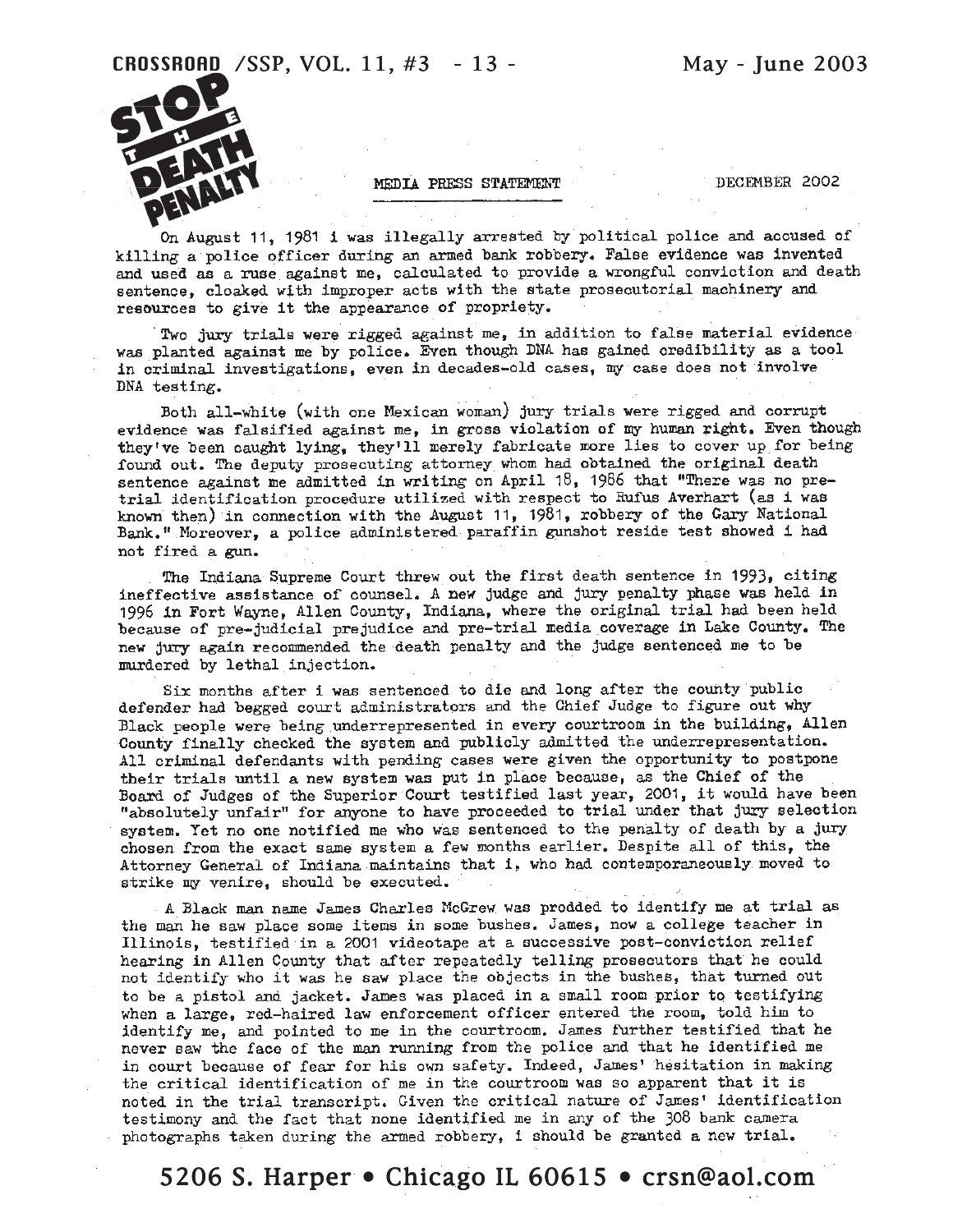On Friday, November 22, 2002, in a 3-2 ruling, the Indiana Supreme Court overturned the death sentence for the second time. They agreed with my appeal claim that the jury pool selection process was fundamentally flawed when i was sentenced to death for the second time in 1996; but they rejected the false testimony claim. The state's highest court has twice stopped short of overturning the entire conviction. They sided with the prosecution that the evidence against me was overwhelming. That isn't true because there was never any pre-trial identification of me in this case by anyone.

James Charles McGrew, the sole identification witness for the prosecution honestly recanted his testimony and finally admitted that the police told him to lie on me. But the court on November 22nd said that "Captain Michael Nardini interviewed McGrew the day after the murder in an interview room at the Gary police station. Nardini testified that McGrew told him McGrew could identify the man who placed the objects in the bushes....This issue turns on credibilty of witnesses. The successive post-conviction court viewed McGrew and the other post-conviction witnesses and found that his recantation was not credible. That finding is not clearly erroneous, and is accordingly affirmed."

The policeman, Captain Nardini lied under sworn oath because James did not say t. Truth is often bitter to the taste of those who live on falsehoods and that. shams and profit by them. They hate the truth, and plot against it.

So now i'm in the process of preparing for another jury trial on the death sentence part only. I wanted the whole case to be thrown out of court, or at least be granted a complete new trial! Even though i'm happy to receive some measure of relief from the court, they did not render a good opinion because they've gotten the facts of my case screwed up. They will not listen to me as a lone individual. They only respect the power of the people, organized in unity.

i would like to receive your support to garner attention for my plight in any way that you are able and willing to offer or provide. Injustice is an abuse of power. Some people are afraid to stand up for what is right and speak truth to power. If you fail to help me then who's next? You may not be in jail now, but tomorrow you could be arrested and placed in front of a judge, and then what? Some people are reluctant to get involved because they erroneously think it doesn't concern them. But they need to think again. If you don't step forward it could be you next! What has befallen me can easily happen to you or to your loved ones. People generally want to give a helping hand to those in need, but are often physically and financially unable or unsure exactly what to do. Others don't care and look the other way.

We are asking you to write or call the Lake County Prosecuting Attorney and request that he not refile for the death penalty. Send copies of your letters to my defense team, and to anyone else who may help. The news media needs to hear your voice about this. Thank you very much.

Bernard A. Carter Lake County Prosecutor 31st Judicial Circuit 2293 North Main Street Crown Point, Indiana 46307  $Tel.: (219) 755-3720$ FAX  $(219) 755 - 3642$ 

Michael E. Deutsch Erica Thompson People's Law Office 1180 North Milwaukee Ave. Chicago, Illinois 60622 Tel.:  $(773)$  235-0070 FAX  $(773)$  235–6699

Jessie A. Cook Attorney at Law 400 Wabash Ave., Suite 212 P. O. Box 85 Terre Haute, Ind. 47808 Tel.:  $(812)$  232-4634<br>FAX  $(812)$  235-0292

www.allwhite.jury.net

3010 Azono Azonia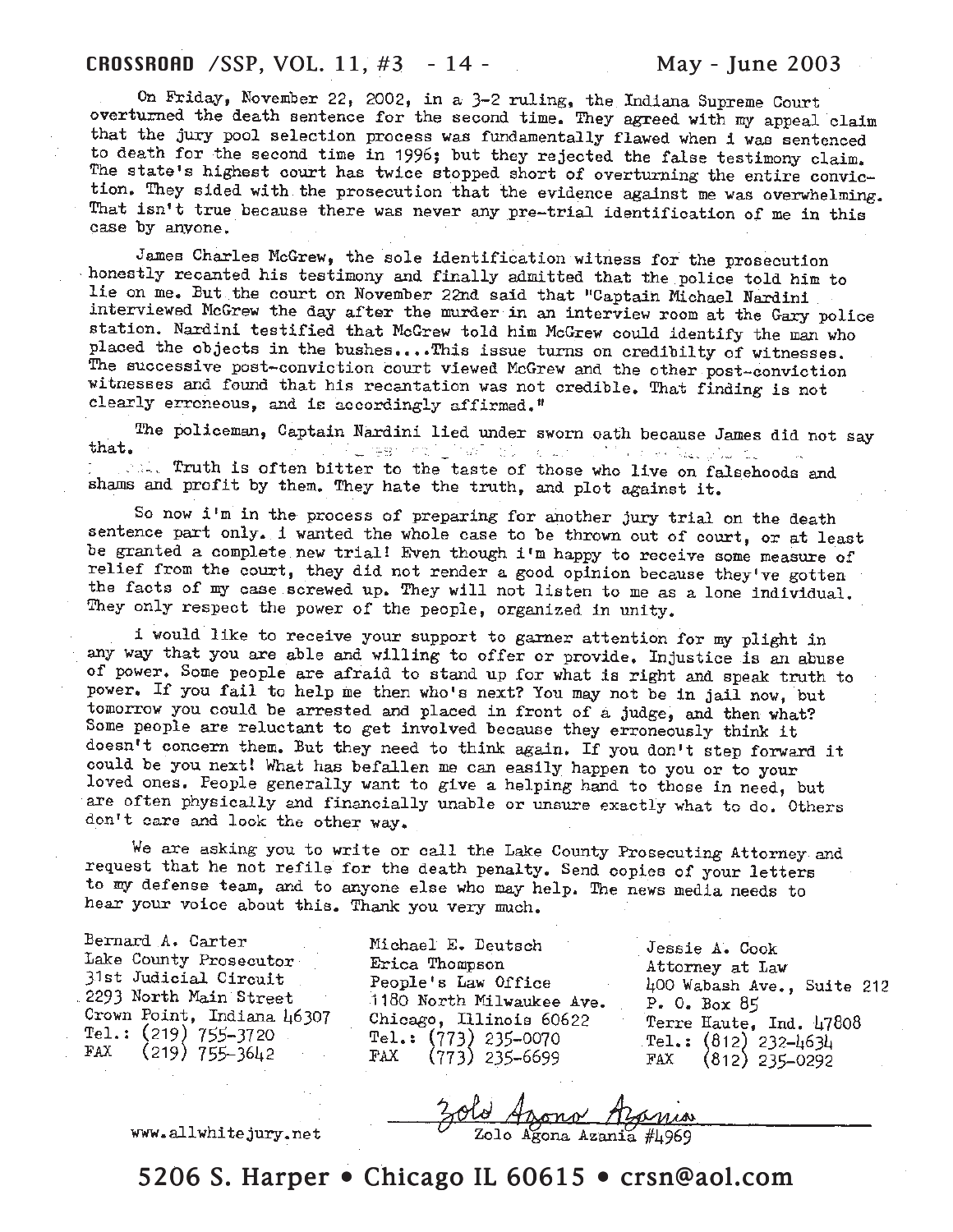# **CRITICAL RESISTANCE SOUTH CONFERENCE, April 4-6, 2003**

The recent conference held in New Orleans, LA was well attended by a wide cross-section of people, but i would say that the most wellrepresented class was the radical petit-bourgeoisie. It would seem that direct victims of the Prison Industrial Complex - ex-prisoners & their families, were underrepresented.

A positive aspect of CRITICAL RESISTANCE is that the formation is open to input from activists, so if the working classes and oppressed nations were organized, this could be a useful educational and agitational vehicle. In the statement of the Critical Resistance South Organizing Committee, they speak of the wish to: "*continue building a strong movement of resistance to the culture of violence and punishment that has become so persistent in this country."*

The opening night program was very good. Speakers included a young man who had been locked up as a youth; angela davis; a woman like kemba smith (who was in the audience) spoke of fighting an unjust coviction for six yrs before getting it overturned; and goat carson, an indigenous spritual leader who encouraged us to send loud laughter to the heavens and celebrate joy in our staying power.

There were almost 100 workshops held on Saturday and Sunday, but none dealt with indeterminate sentencing, which is a huge issue all around the empire. In all, workshop topics were more abstract than concrete, but We were able to do a workshop on Control Units and Security Threat Group designations. We talked about torture in the units as a violation of international law, as well as domestic law. We were also able to point out the evolution of Control Units and the explosion in prison construction in response to the revolutionary upsurge in oppressed communities, as well as the efforts to continue targeting and controlling oppressed populations & their leadership with the STG classification.

We also were able to find some unique resources, including the *stolen lives* book on disk, a punk cd compilation for the angola three, hiphop cds from the MOVE children & *dare to struggle*, which is a compilation and collaboration between folks on both sides of the wall, inspired by **Dr. Mutulu Shakur** and dedicated to *2PAC*. There was a huge mural on Basin street in support of the **Angola 3**. There was also a lifesize photo montage of drug war victims which contrasted their cases & consequences with those of politicians, like clinton, bush, gore, and dubya. The community center, grade school and church hall, which all functioned as the conference site, are wonderful grassroots institutions in the heart of New Orleans' **Treme** community, which has been home to Afrikans for over 300 years. The giant banner, which raises a poignant question, was draped over the school building.







Activist/Author Angela Davis & Activist/Attorney Efia





#### **Re-Build!**